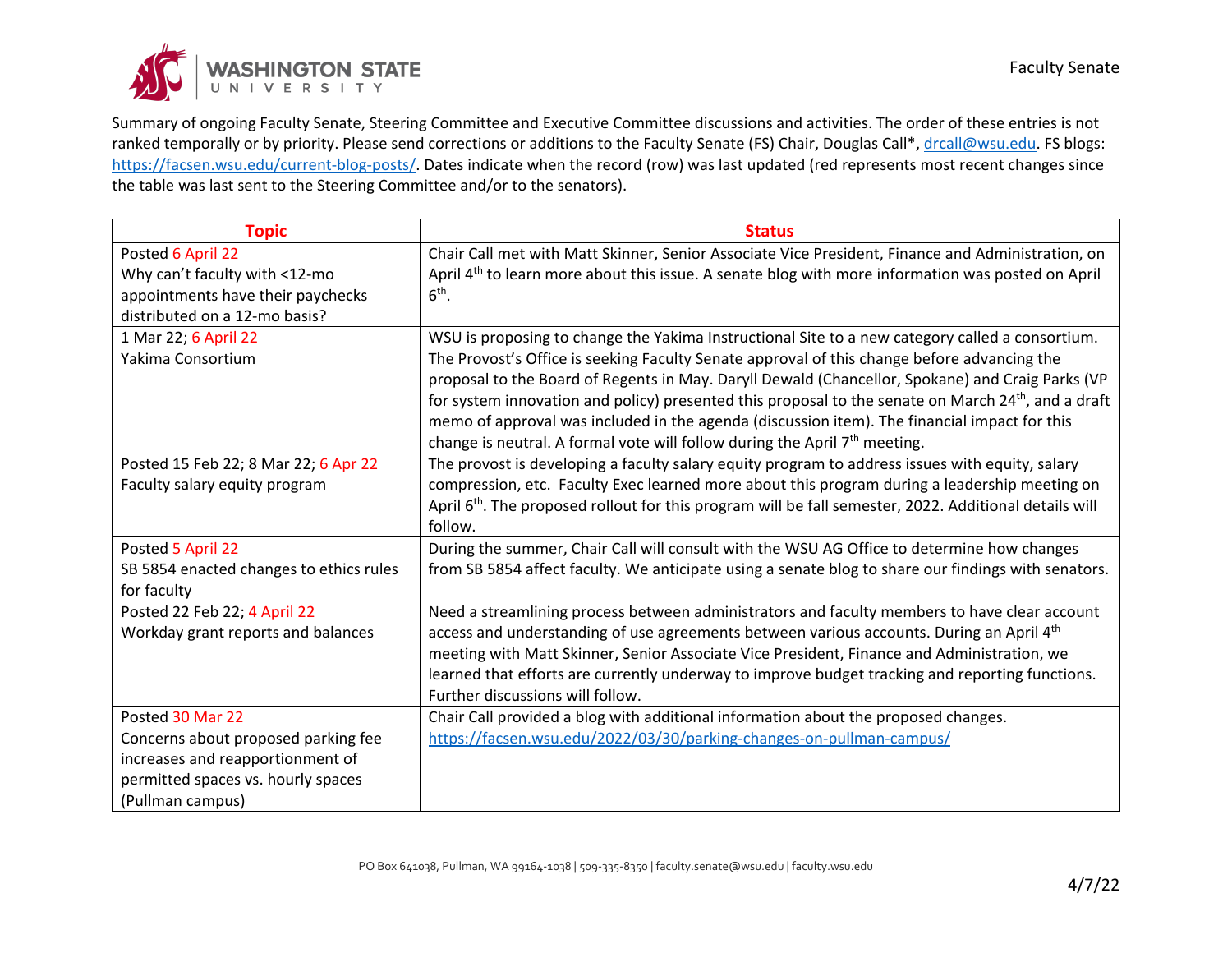| Posted 15 Feb 22; 22 Feb 22; 8 Mar 22;     | Provost Elizabeth Chilton and Vice President for finance and administration Stacy Pearson will                |
|--------------------------------------------|---------------------------------------------------------------------------------------------------------------|
| 29 Mar 22                                  | present additional budget details to the senate and guests at a 90-min meeting scheduled for 3:30             |
| <b>Executive Budget Committee progress</b> | to 5 on Thursday, April 14 <sup>th</sup> (https://wsu.zoom.us/j/92932336833?from=addon). This meeting         |
| with WSU system budget model.              | occurs after senate recess but attending senators will be given priority for questions. We will               |
|                                            | record the meeting.                                                                                           |
| Posted 15 Feb 22; 24 Mar 22                | Vice President for finance and administration Stacy Pearson is preparing a written report that will           |
| How has WSU been spending COVID-19         | be disseminated to the Faculty Senate via a blog post. Stacy's team is working hard on budget                 |
| relief funds?                              | model projections both for the RCM budget model discussion (April 14 <sup>th</sup> ) and to determine how     |
|                                            | much WSU can match the legislature-authorized mass salary increase. As a consequence, release                 |
|                                            | of the covid-19 expenditure report will be delayed by a few weeks.                                            |
| Posted 15 Feb 22; 22 Feb 22; 8 Mar 22      | The FAC motivation document for career-track professional leave was presented to the president                |
| Professional leave for career track        | and provost on 22 Feb 22. FAC is working on draft language for the Faculty Manual and chair Call,             |
|                                            | FAC Chair Judi McDonald, and chair elect Christine Horne met with Senior Vice Provost Laura Hill              |
|                                            | on March 29 <sup>th</sup> to discuss options for moving forward. We will collect additional information about |
|                                            | how other PAC-12 institutions administer professional leave and other information to better                   |
|                                            | inform how CT professional leave might be implemented. Further discussions will follow.                       |
| Posted 15 Feb 22; 8 Mar 22                 | Exec initiated a discussion with the president and provost about the potential that some units                |
| Perennial use of one-year employment       | may be repeatedly using one-year employment contracts for career-track faculty, with                          |
| contracts for career-track faculty         | commensurate challenges and uncertainties for these valued members of our faculty. Provost                    |
|                                            | Chilton provided an update on this effort at the meeting with Exec on March 8 <sup>th</sup> . Based on data   |
|                                            | from Workday, approximately 40% of career-track faculty are currently on one-year contracts.                  |
|                                            | The next task is to determine how these contracts are distributed relative to time in position,               |
|                                            | college and unit. Further discussions will follow.                                                            |
| Posted 1 Mar 22                            | Request clear expectations between the use of AMS / Zoom / F2F requirements and addressing                    |
| Confusion continues regarding specific     | potential issues concerning university headcounts for in-person vs. remote online learning as it              |
| requirements and their rationale for       | pertains to Institutional Research. Chair Call met with Bill Davis, Craig Parks and Michael                   |
| different instructional modalities         | Sugarman. There are no separate rules for AMS vs. Zoom. If you wish to present on-line courses,               |
|                                            | this is perfectly fine if you work with Global Campus and AOI to ensure that accreditation                    |
|                                            | requirements are met. This does not have any implications for tuition dollars. The sole purpose of            |
|                                            | this requirement is to ensure that all classes are complying with NWCCU accreditation                         |
|                                            | requirements. Chair Call still needs to follow up on the headcount question.                                  |
| Posted 15 Feb 22                           | The COACHE survey has been launched. Part-time career-track faculty, part-time tenure-track                   |
| COACHE - closes April 12 <sup>th</sup>     | faculty (FTE < 0.75), and faculty with administrative appointments (assistant deans and higher)               |
|                                            | are not included in the survey. Please encourage all eligible faculty to participate so we have as            |

WASHINGTON STATE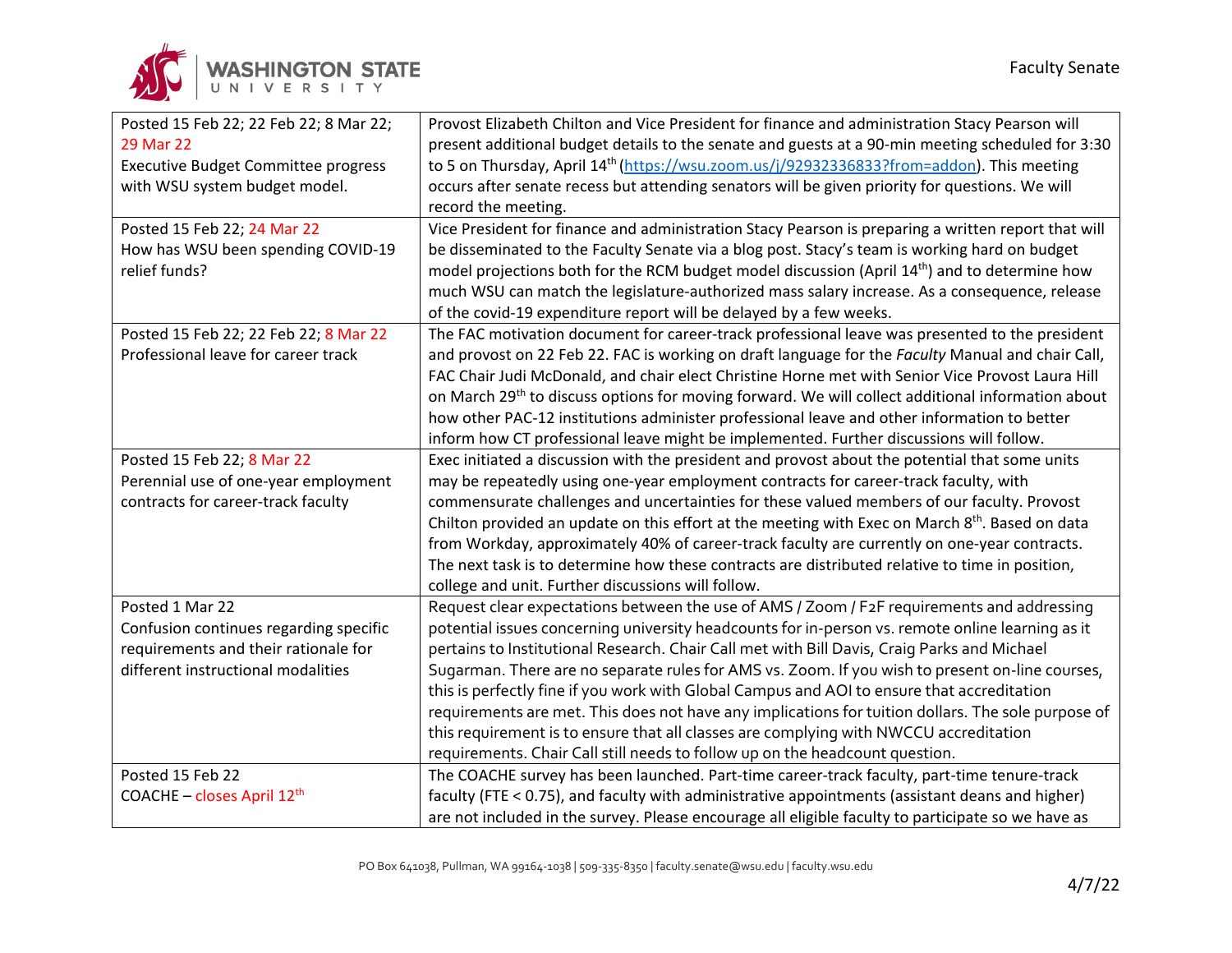

|                                        | much information as possible. Chair Call is serving as a co-chair with Senior Vice Provost Laura Hill          |
|----------------------------------------|----------------------------------------------------------------------------------------------------------------|
|                                        | for the working group that will examine this data and propose solutions to major weaknesses.                   |
| Posted 15 Feb 22; 10 Mar 22            | Rising OT thresholds threaten the research competitiveness of WA institutions of higher                        |
| L&I mandated increases in the overtime | education. FS Exec has raised this issue with the President, and he has committed to working                   |
| pay threshold                          | with other institutions to see if this can be addressed. Further discussions will follow.                      |
| Posted 15 Feb 22; 22 Feb 22            | NWCCU has released a number of rule changes for accreditation, mostly precipitated by the US                   |
| New accreditation rules from NWCCU     | Department of Education. Only two changes have implications for Faculty Senate: (1) Developing                 |
|                                        | a mechanism for ongoing monitoring of out-of-class effort. Exec is currently working with Vice                 |
|                                        | Provost Bill Davis to develop a proposal for how this can be implemented. More information will                |
|                                        | be forthcoming; (2) Imposing a new substantial change policy. We anticipate that the second item               |
|                                        | will undergo some changes before FS needs to address this issue.                                               |
| Posted 15 Feb 22                       | A newly formed Pullman Strategic Planning Committee is working on a campus-specific planning                   |
| Pullman Strategic Planning Committee   | document. Associated faculty have been asked to contribute ideas (please see                                   |
|                                        | https://wsu.co1.qualtrics.com/jfe/form/SV 9moMTLMIqoxhwvs) and the committee organizers                        |
|                                        | are conducting listening sessions (29 scheduled). Information from these sessions will serve as the            |
|                                        | raw data for the planning document. Chair Call, among others, is serving on this committee.                    |
| Posted 15 Feb 22                       | Exec raised this issue with the president and provost. Please see the Feb 15 <sup>th</sup> FS blog for updated |
| Addressing land grant revenue          | information. Further discussions will follow.                                                                  |
| expenditures                           |                                                                                                                |
| Posted 22 Feb 22: Gender-neutral terms | Current binary language in the Faculty Manual needs to be updated to reflect gender- and binary-               |
| in the Faculty Manual                  | neutral language. Initial review of this idea is underway through FAC.                                         |
|                                        | https://news.wsu.edu/news/2022/03/10/wsu-leadership-provides-more-information-on-march-                        |
|                                        | 12-masking-changes/?utm_source=WSUNews-                                                                        |
|                                        | enewsletter&utm_campaign=wsunewsenewsletter&utm_medium=email                                                   |
|                                        |                                                                                                                |
| <b>Items presumptively concluded</b>   |                                                                                                                |
| Posted 22 Feb 22; 1 Mar 22; 8 Mar 22   | From WSU March 1st Covid update: "Beginning March 12, masks no longer will be required to be                   |
| Lifting of mask mandates               | worn in a majority of WSU buildings. That includes classrooms, residence halls, recreation centers             |
|                                        | and dining halls. Face coverings will still be required on public transit and by those inside medical          |
|                                        | facilities, including Cougar Health Services and counseling centers, in keeping with Gov. Jay                  |
|                                        | Inslee's latest guidance and federal requirements. While these policy changes are being made,                  |
|                                        | Cougs who feel more comfortable wearing a mask should continue to do so." Note that more                       |
|                                        | specific information is provided in a senate blog dated 9 March 2022.                                          |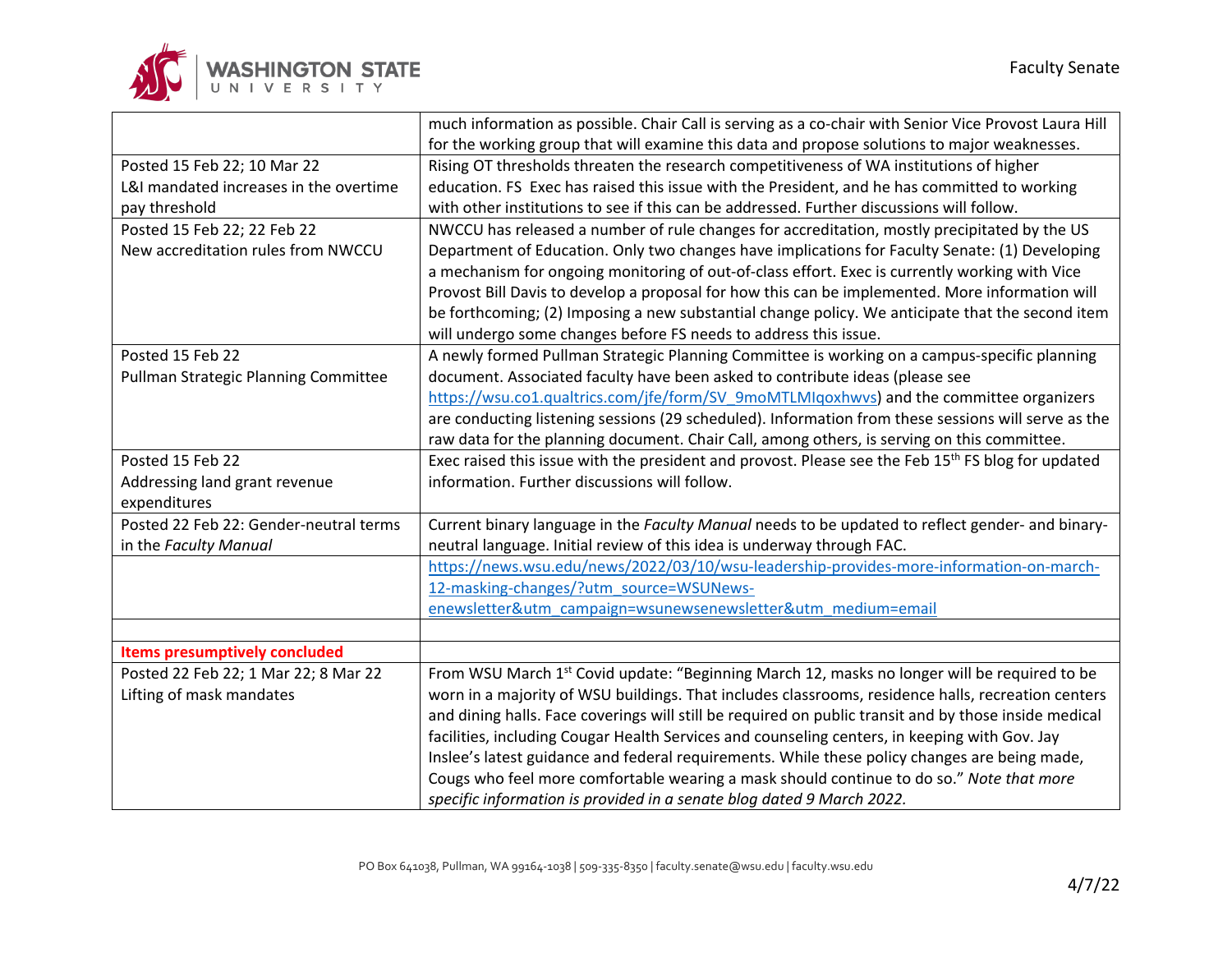

| Posted 15 Feb 22; 1 Mar 22                  | Please see Feb. 4 <sup>th</sup> FS blog for more information about the potential for in-class transmission.    |
|---------------------------------------------|----------------------------------------------------------------------------------------------------------------|
| Continuing concerns about COVID-19          | Please see https://wsu.edu/covid-19/covid-cases/ for updated information about contact tracing                 |
| transmission on campus and COVID-19         | (21 Feb 22). WSU COVID-19 information: https://wsu.edu/covid-19/.                                              |
| communications                              |                                                                                                                |
| Posted 15 Feb 22; 1 Mar 22                  | Saichi Oba (VP for enrollment management) presented a summary of enrollment and retention                      |
| Growing enrollment challenges               | efforts at the March 3 <sup>rd</sup> meeting of the Faculty Senate. FS exec and the president and provost had  |
| precipitated by the COVID-19 pandemic       | a wide-ranging discussion of this issue on 22 Feb 22. It is a complex topic and multiple pieces are            |
|                                             | in motion to turn trends in a positive direction. FS exec met again with Saichi and Andrew Brewick             |
|                                             | (Director of Admissions) on Feb 28 <sup>th</sup> to continue discussions. If senators have specific questions, |
|                                             | please reach out to Saichi, Andrew or Call.                                                                    |
| Posted 15 Feb 22; 1 Mar 22                  | This provost-initiated working group has completed their efforts to identify language from the                 |
| <b>Academic and Faculty Affairs Working</b> | Faculty Manual that needs to be updated to address potential conflicts of interest between the                 |
| Group has launched                          | Provost and Pullman Chancellor when this is the same person. This information has been                         |
|                                             | forwarded to FAC for consideration.                                                                            |
| Posted 15 Feb 22; 1 Mar 22                  | Please see Faculty Senate blog from 1 Mar 2022                                                                 |
| Staff recruitment and retention             |                                                                                                                |
| Posted 15 Feb 22; 22 Feb 22                 | Provost Chilton presented data about WSU administrative expenditures relative to peer                          |
| Growing administrative expenses             | institutions during our 22 Feb 22 FS Exec meeting with her and the president. Please see the FS                |
|                                             | blog from 24 February for more information.                                                                    |
| Posted 15 Feb 22                            | If you have not already engaged with the annual review exercise and Activity Insight, please see               |
| Activity Insight                            | the FS blog from Feb 4th                                                                                       |
| Posted 15 Feb 22; 22 Feb 22                 | At the exec meeting with the president and provost (22 Feb '22), we learned about multiple                     |
| Contract processing                         | efforts that are underway to streamline contract processing for academic delivery including                    |
|                                             | delegation of authority, shared positions, etc. At this point we respectfully suggest checking in              |
|                                             | with senators in fall 2022 to determine if significant concerns remain.                                        |
| Posted 15 Feb 22; 22 Feb 22                 | As part of a recent update to Executive Policy #2, the Office of Research committed to providing               |
| How is WSU F&A being expended?              | annual updates on indirect cost expenditures. Updated information is now available at:                         |
|                                             | https://research.wsu.edu/office-research/report/fa-report/. Please note that the information                   |
|                                             | provided in future reports may change as the new systems budget model is developed. Please                     |
|                                             | inform Doug Call if you have any questions or concerns.                                                        |
| Reasonable accommodations                   | Faculty have raised concerns about the potential for repercussions when staff or faculty request               |
|                                             | reasonable accommodations. Please see the FS Feb 11 <sup>th</sup> blog for more information.                   |
| Significant delays in account setup and     | Faculty have raised concerns about the extensive delays involved with account setup and invoice                |
| invoicing through SPS                       | processing at SPS. Please see the FS Feb 7 <sup>th</sup> blog for more information.                            |